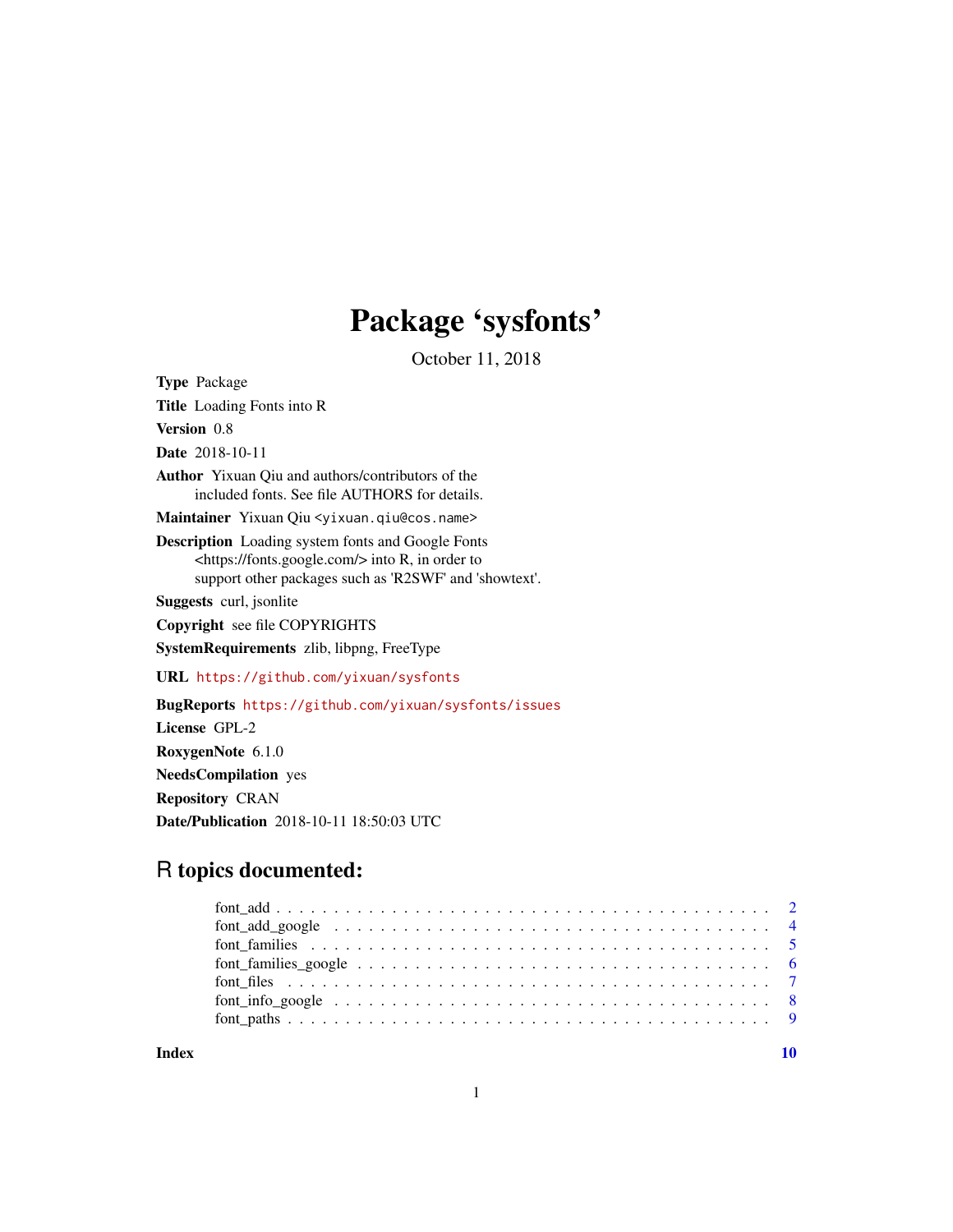<span id="page-1-1"></span><span id="page-1-0"></span>

#### **Description**

The two versions of this function are equivalent, but the "underscore" naming is preferred.

This function registers new font families that can be used by package **showtext** and the SWF device in package R2SWF. Currently supported formats include but not limited to TrueType fonts(\*.ttf, \*.ttc) and OpenType fonts(\*.otf).

#### Usage

```
font_add(family, regular, bold = NULL, italic = NULL,
 bolditalic = NULL, symbol = NULL)
font.add(family, regular, bold = NULL, italic = NULL,
 boldtil{a} = NULL, symbol = NULL)
```
#### Arguments

| family  | a character string of maximum 200-byte size, indicating the family name of the<br>font. See "Details" for further explanation. |
|---------|--------------------------------------------------------------------------------------------------------------------------------|
| regular | path of the font file for "regular" font face. This argument must be specified as<br>a character string and cannot be missing. |
| bold    | path of the font file for "bold" font face. If it is NULL, the function will use the<br>value of argument regular.             |
|         | italic, bolditalic, symbol                                                                                                     |
|         | ditto                                                                                                                          |

#### Details

In R graphics device, there are two parameters combined together to select a font to show text.  $par("family")$  is a character string giving a name to a **series** of font faces. Here **series** implies that there may be different fonts with the same family name, and actually they are distinguished by the parameter par("font"), indicating whether it is regular, bold, or italic, etc. In R, par("font") is an integer from 1 to 5 representing regular, bold, italic, bold italic, and symbol, respectively.

In sysfonts package, there are three default font families, sans, serif, and mono, each with five font faces as mentioned above. If one wants to use other font families, the function font\_add() needs to be called to register new fonts. Note that the family argument in this function can be an arbitrary string that does not need to be the real font name. The specified family name will be used in functions like par(family = "myfont") and text("Some text", family = "myfont"). The Examples section shows a complete demonstration of the usage.

To find the font file of argument regular (and the same for other font faces), this function will first check the existence of the specified path. If not found, file will be searched in the directories returned by [font\\_paths\(](#page-8-1)) in turn. If the file cannot be found in any of the locations, an error will be issued.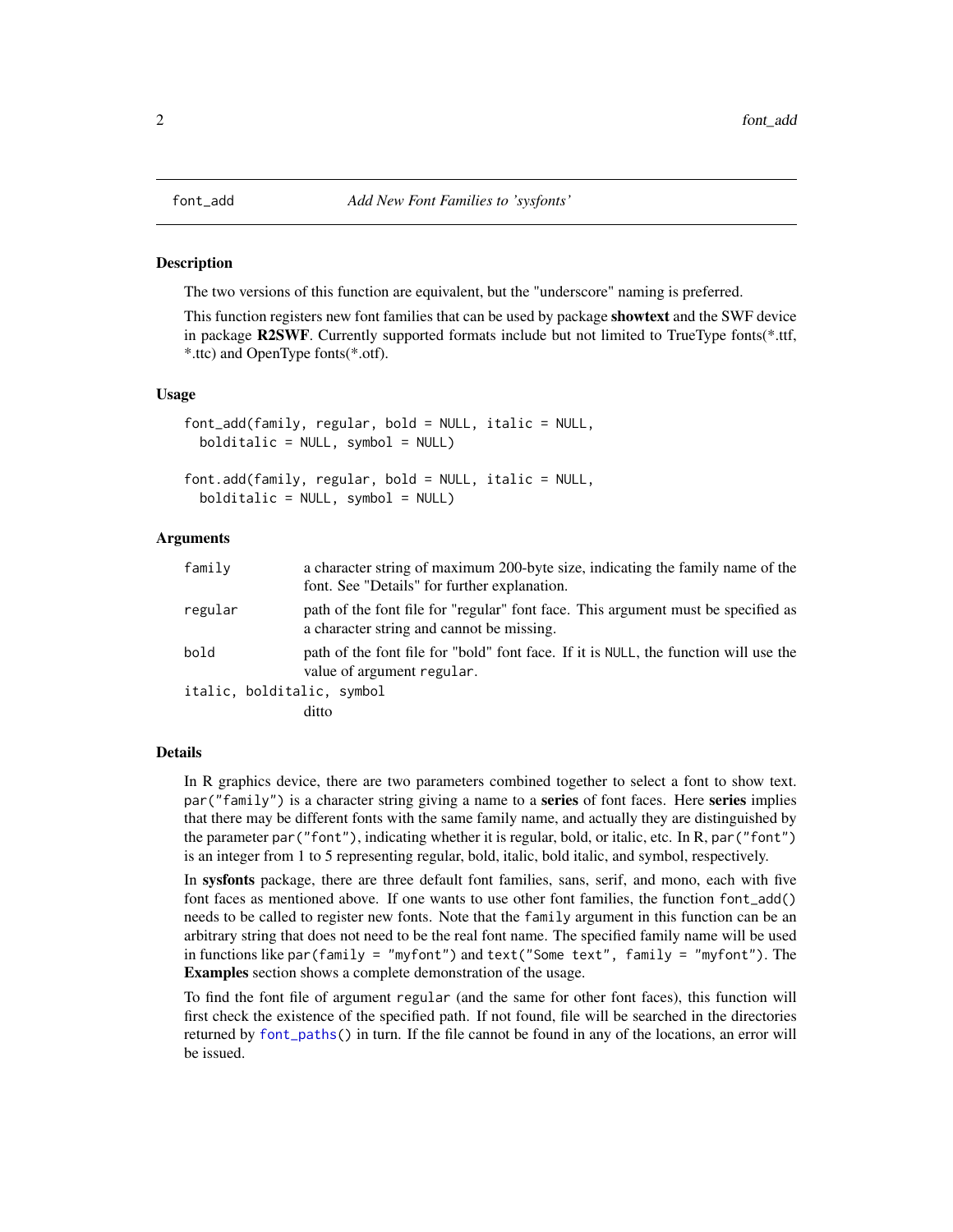#### <span id="page-2-0"></span>font\_add 3

#### Value

A character vector (invisible) of currently available font family names.

#### Author(s)

Yixuan Qiu <<https://statr.me/>>

#### See Also

See [par\(](#page-0-0)) for explanation of the parameters family and font.

#### Examples

```
## Not run:
## Example: download the font file of WenQuanYi Micro Hei,
## add it to SWF device, and use it to draw text in swf().
## WenQuanYi Micro Hei is an open source and high quality
## Chinese (and CJKV) font.
wd = setwd(tempdir())ft.url = "http://sourceforge.net/projects/wqy/files/wqy-microhei"
ft.url = paste(ft.url, "0.2.0-beta/wqy-microhei-0.2.0-beta.tar.gz",
               sep = "1"download.file(ft.url, basename(ft.url))
## Extract and add the directory to search path
untar(basename(ft.url), compressed = "gzip")
font_paths("wqy-microhei")
## Register this font file and assign the family name "wqy"
## Other font faces will be the same with regular by default
font_add("wqy", regular = "wqy-microhei.ttc")
## A more concise way to add font is to give the path directly,
## without calling font_paths()
# font_add("wqy", "wqy-microhei/wqy-microhei.ttc")
## List available font families
font_families()
if(require(R2SWF))
{
    ## Now it shows that we can use the family "wqy" in swf()
    swf("testfont.swf")
    ## Select font family globally
   op = par(family = "script", font.lab = 2)## Inline selecting font
   plot(1, type = "n")text(1, 1, intToUtf8(c(20013, 25991)), family = "wqy", font = 1, cex = 2)dev.off()
```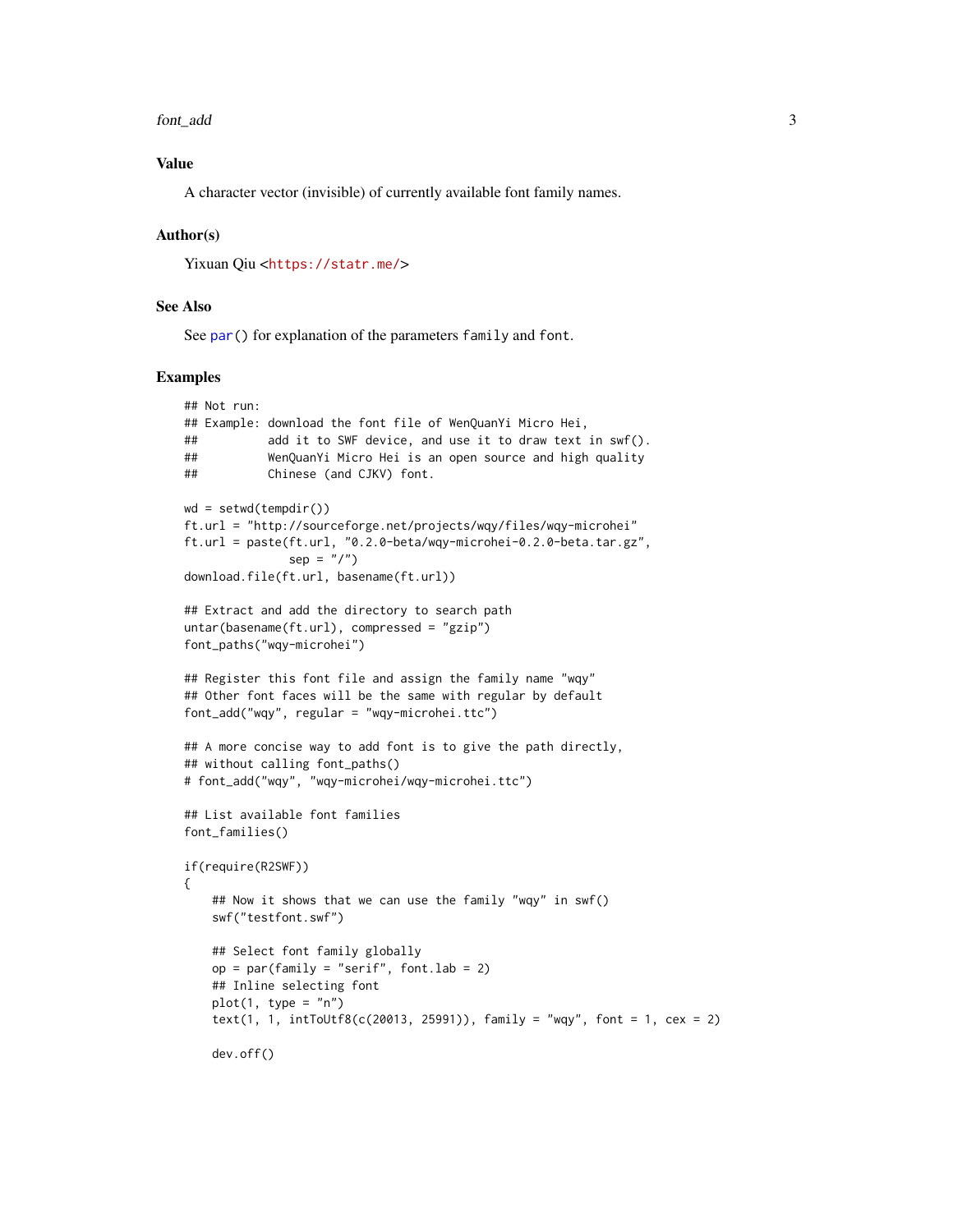```
swf2html("testfont.swf")
}
setwd(wd)
## End(Not run)
```
<span id="page-3-1"></span>font\_add\_google *Load Google Fonts into 'sysfonts'*

#### Description

The two versions of this function are equivalent, but the "underscore" naming is preferred.

This function will search the Google Fonts repository (<https://fonts.google.com/>) for a specified family name, download the proper font files, and then add them to sysfonts. This function requires the jsonlite and curl packages.

#### Usage

```
font_add_google(name, family = name, regular.wt = 400, bold.wt = 700,
  repo = "http://fonts.gstatic.com/", db_cache = TRUE,
 handle = curl::new_handle())
```

```
font.add.google(name, family = name, regular.wt = 400, bold.wt = 700,
  repo = "http://fonts.gstatic.com/", handle = curl::new_handle())
```
#### Arguments

| name       | name of the font that will be searched in Google Fonts                                                                                                                                                                             |  |
|------------|------------------------------------------------------------------------------------------------------------------------------------------------------------------------------------------------------------------------------------|--|
| family     | family name of the font that will be used in R                                                                                                                                                                                     |  |
| regular.wt | font weight for the regular font face, usually 400                                                                                                                                                                                 |  |
| bold.wt    | font weight for the bold font face, usually 700                                                                                                                                                                                    |  |
| repo       | the site that hosts the font files. Default is the official repository http://fonts.gstatic.com/<br>provided by Google Fonts.                                                                                                      |  |
| db_cache   | whether to obtain font metadata from a cache site. Using cache is typically<br>faster, but not as update-to-date as using the official API. If db_cache is set to<br>FALSE, then metadata are retrieved from the Google Fonts API. |  |
| handle     | a curl handle object passed to curl:: curl_download().                                                                                                                                                                             |  |
|            |                                                                                                                                                                                                                                    |  |

#### Details

There are hundreds of open source fonts in the Google Fonts repository ([https://fonts.google.](https://fonts.google.com/) [com/](https://fonts.google.com/)). This function will try to search the font family specified by the name argument, and then automatically download the font files for all possible font faces ("regular", "bold", "italic" and "bold italic", but no"symbol"). If fonts are found and downloaded successfully, they will be also added to sysfonts with the given family name.

<span id="page-3-0"></span>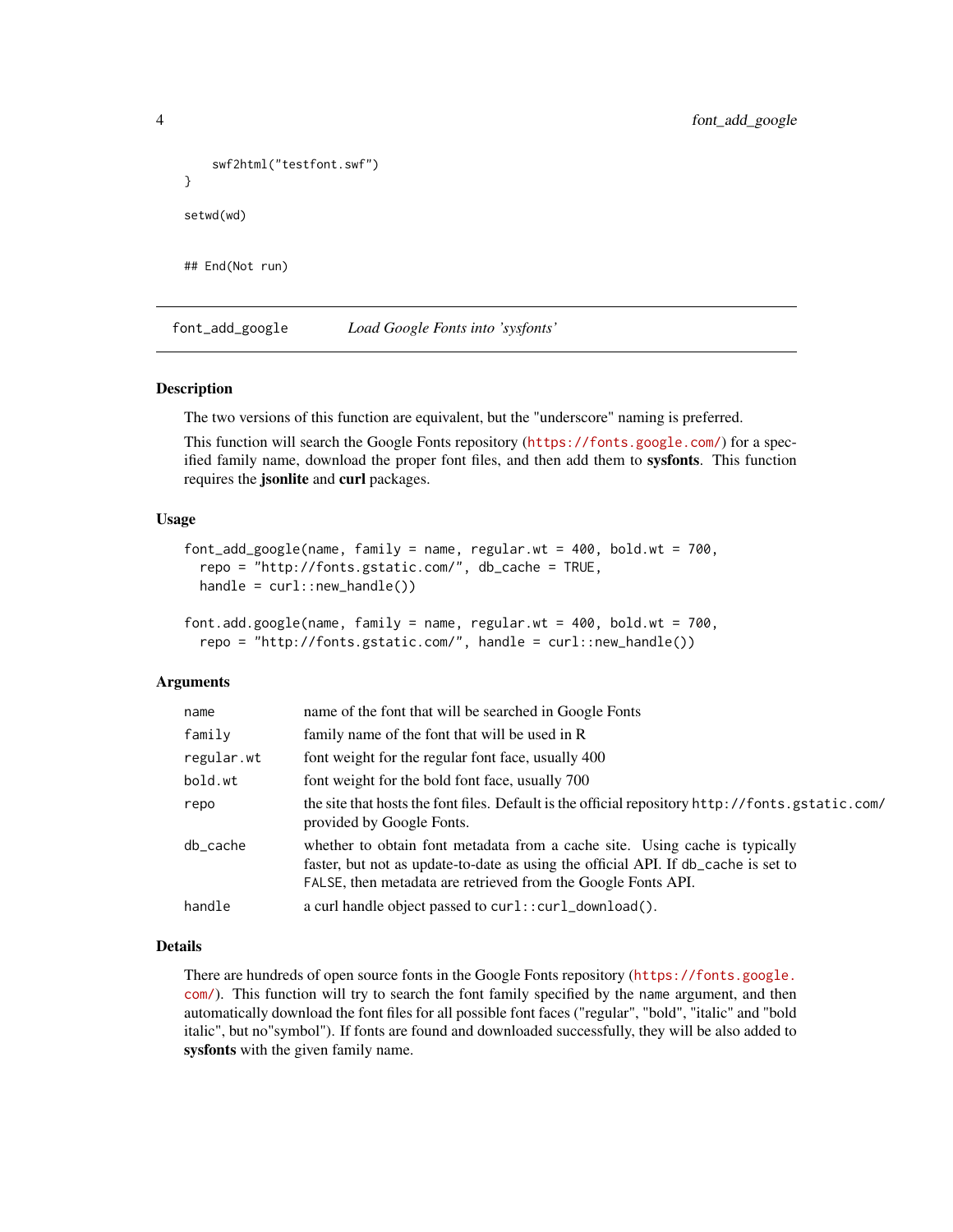#### <span id="page-4-0"></span>font\_families 5

#### Author(s)

Yixuan Qiu <<https://statr.me/>>

#### See Also

[font\\_families\\_google\(](#page-5-1))

#### Examples

```
## Not run:
font_add_google("Alegreya Sans", "aleg")
if(require(showtext))
{
   wd = setwd(tempdir())
   pdf("google-fonts-ex.pdf")
   showtext_begin()
   par(family = "aleg")
   plot(0:5,0:5, type="n")
   text(1:4, 1:4, "Alegreya Sans", font=1:4, cex = 2)
   showtext_end()
   dev.off()
    setwd(wd)
}
## End(Not run)
```
font\_families *List Font Families Loaded by 'sysfonts'*

#### Description

The two versions of this function are equivalent, but the "underscore" naming is preferred.

This function lists font families currently available that can be used by R2SWF and showtext packages.

#### Usage

```
font_families()
```
font.families()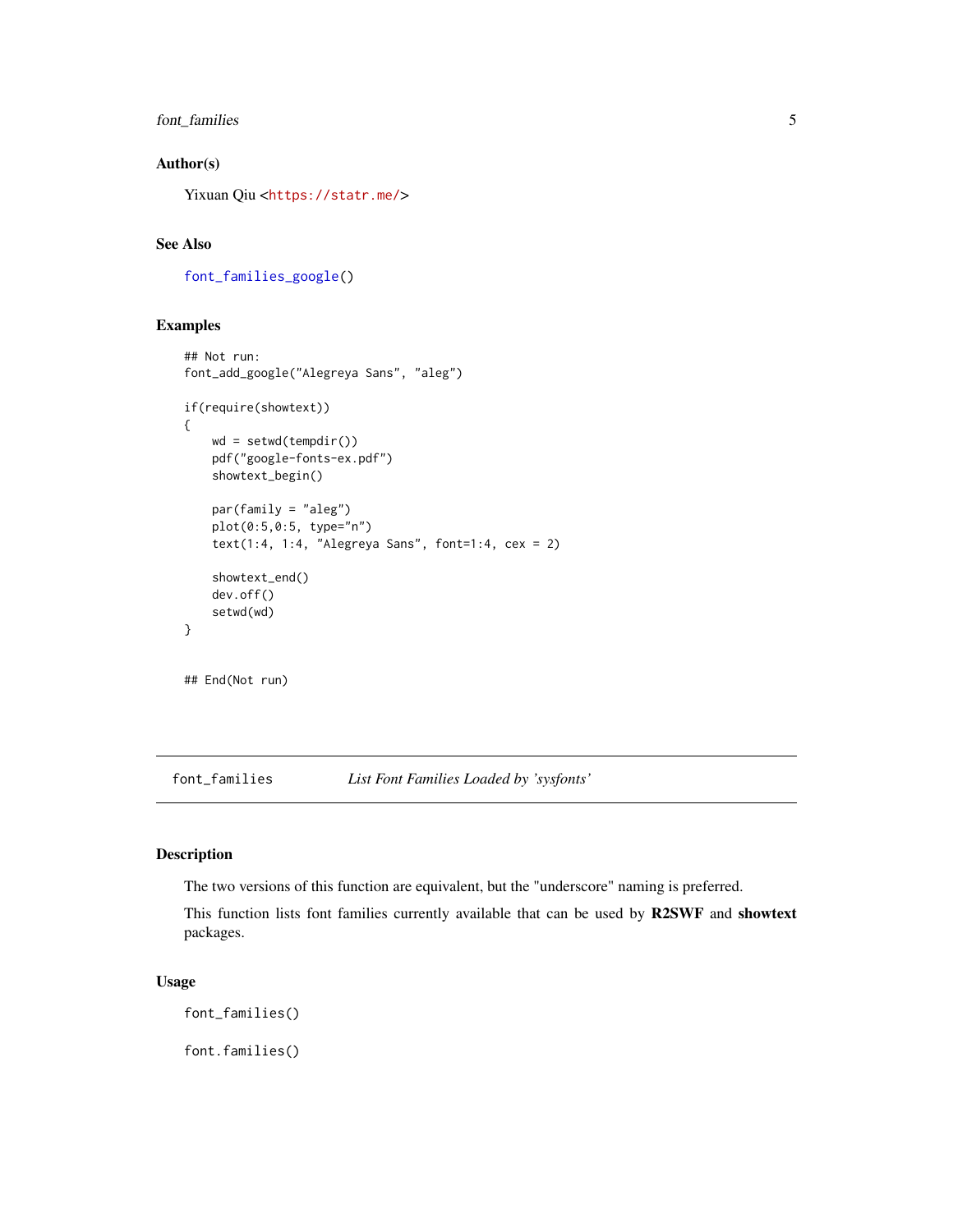#### <span id="page-5-0"></span>Details

By default there are three font families loaded automatically, i.e., "sans", "serif" and "mono". If one wants to use other fonts, [font\\_add\(](#page-1-1)) needs to be called to register new fonts by specifying a family name and corresponding font files. See [font\\_add\(](#page-1-1)) for details about the meaning of "family name" in this context, as well as a complete example of registering and using a new font.

#### Value

A character vector of available font family names.

#### Author(s)

Yixuan Qiu <<https://statr.me/>>

#### See Also

[font\\_add\(](#page-1-1))

#### Examples

font\_families()

<span id="page-5-1"></span>font\_families\_google *List Font Families Available in Google Fonts*

#### Description

The two versions of this function are equivalent, but the "underscore" naming is preferred.

This function lists family names of the fonts that are currently available in Google Fonts. When running this function for the first time, it may take a few seconds to fetch the font information database. This function requires the jsonlite and curl packages.

#### Usage

```
font_families_google(db_cache = TRUE, handle = curl::new_handle())
```

```
font.families.google()
```
#### Arguments

| db cache | whether to obtain font metadata from a cache site. Using cache is typically         |
|----------|-------------------------------------------------------------------------------------|
|          | faster, but not as update-to-date as using the official API. If db cache is set to  |
|          | FALSE, then metadata are retrieved from the Google Fonts API.                       |
| handle   | a curl handle object passed to curl::curl_download() and curl::curl_fetch_memory(). |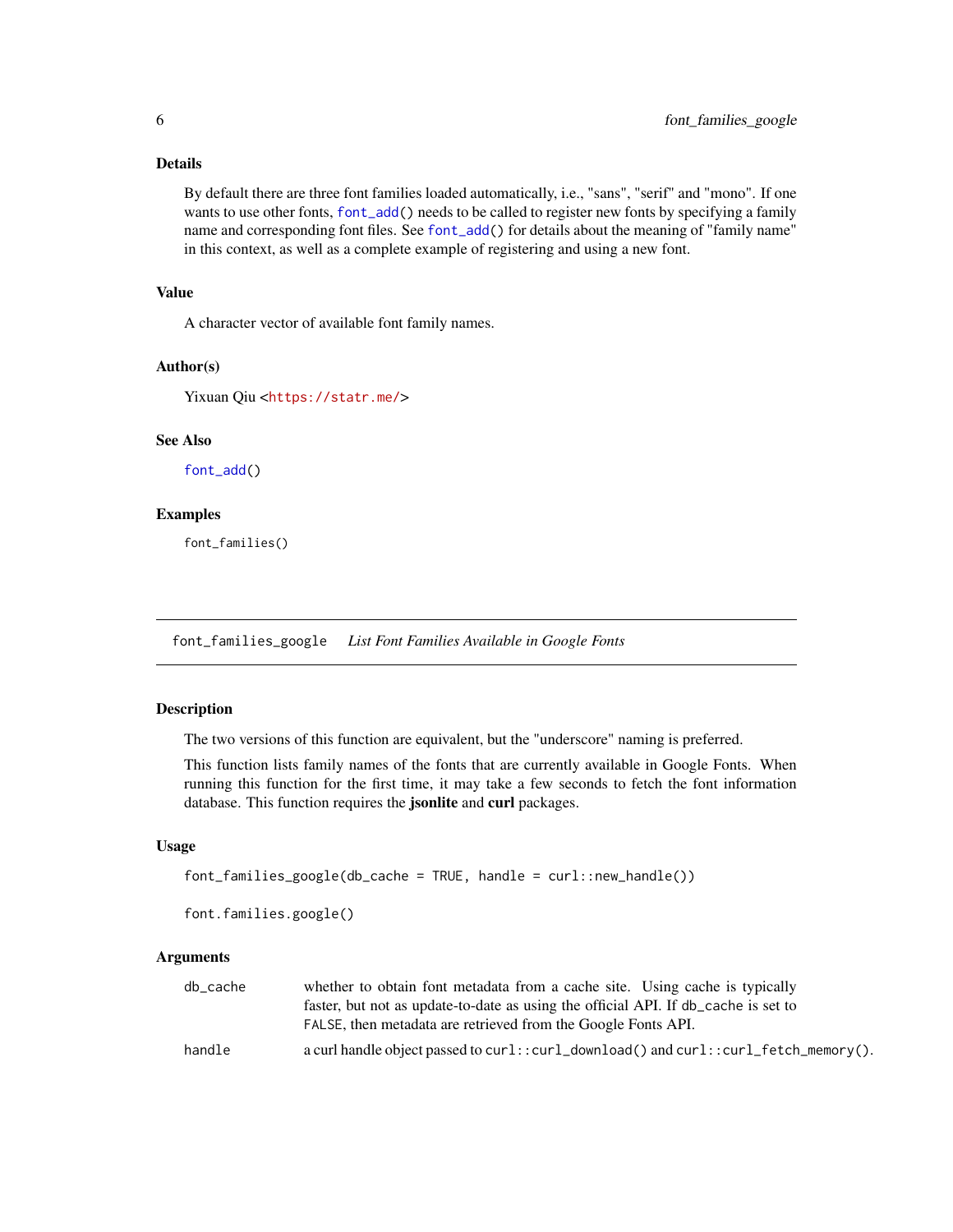<span id="page-6-0"></span>font\_files 7

#### Value

A character vector of available font family names in Google Fonts.

#### Author(s)

Yixuan Qiu <<https://statr.me/>>

#### See Also

[font\\_add\\_google\(](#page-3-1))

#### Examples

## Not run: font\_families\_google()

## End(Not run)

font\_files *List Font Files Available in the Search Paths*

#### Description

The two versions of this function are equivalent, but the "underscore" naming is preferred.

This function lists font files in the search path that can be loaded by [font\\_add\(](#page-1-1)). Currently supported formats include TrueType fonts(\*.ttf, \*.ttc) and OpenType fonts(\*.otf).

#### Usage

```
font_files()
```
font.files()

#### Value

A data frame containing the following information of the font files:

| path    | The directory that the font file is located in. |
|---------|-------------------------------------------------|
| file    | File name of the font.                          |
| family  | Family name.                                    |
| face    | Font face.                                      |
| version | Version of the font.                            |
| ps_name | PostScript font name.                           |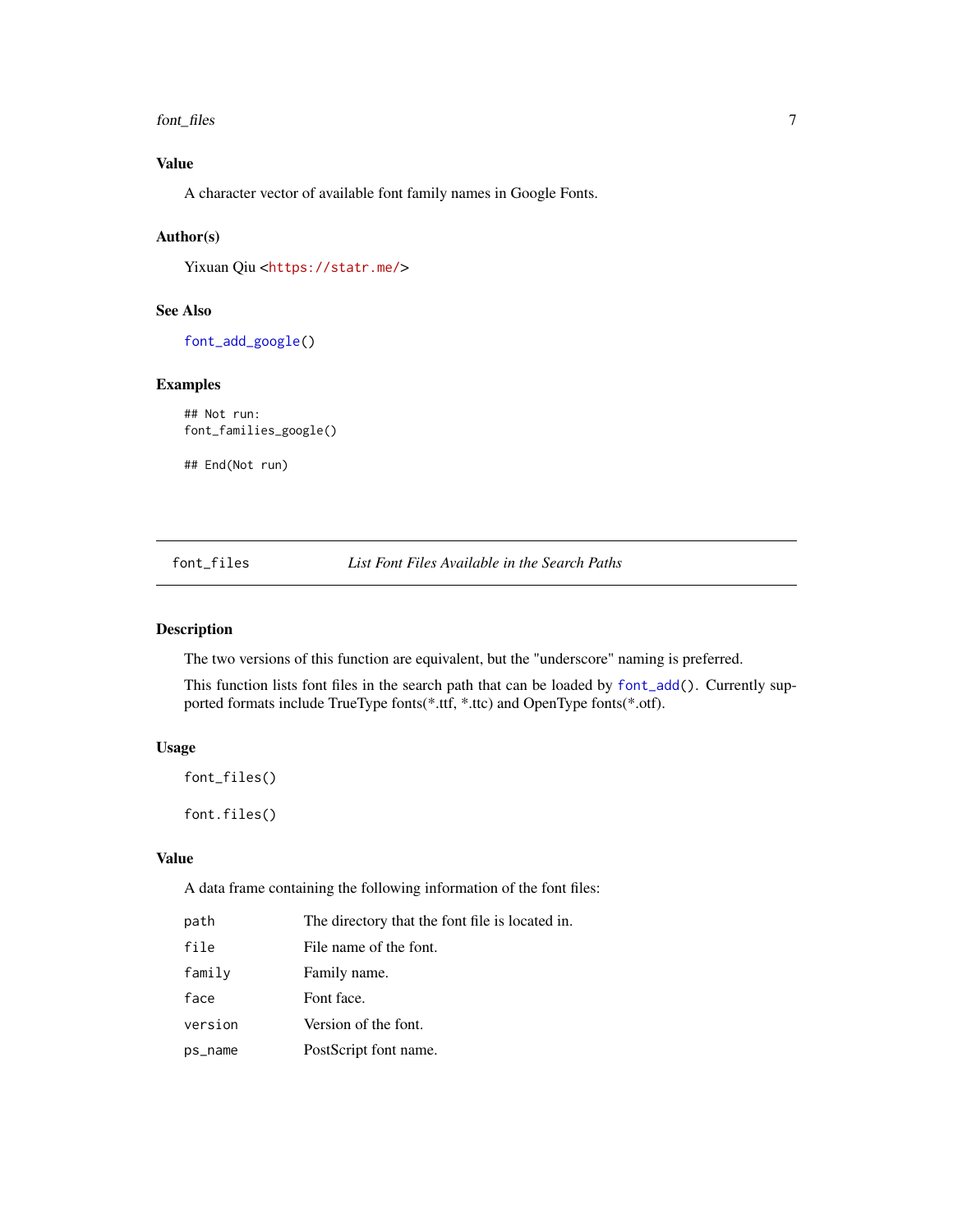#### Author(s)

Yixuan Qiu <<https://statr.me/>>

#### See Also

[font\\_paths\(](#page-8-1)), [font\\_add\(](#page-1-1))

#### Examples

## Not run: font\_files()

## End(Not run)

font\_info\_google *Display Information of Available Google Fonts*

#### Description

This function returns a data frame that contains the metadata of font families available in Google Fonts, for example the family name, available font face variants, the version number, etc. When running this function for the first time, it may take a few seconds to fetch the database. This function requires the jsonlite and curl packages.

#### Usage

```
font_info_google(db_cache = TRUE, handle = curl::new_handle())
```
#### Arguments

| db cache | whether to obtain font metadata from a cache site. Using cache is typically         |
|----------|-------------------------------------------------------------------------------------|
|          | faster, but not as update-to-date as using the official API. If db cache is set to  |
|          | FALSE, then metadata are retrieved from the Google Fonts API.                       |
| handle   | a curl handle object passed to curl::curl_download() and curl::curl_fetch_memory(). |

#### Value

A data frame containing metadata of Google Fonts.

#### Author(s)

Yixuan Qiu <<https://statr.me/>>

#### See Also

[font\\_families\\_google\(](#page-5-1))

<span id="page-7-0"></span>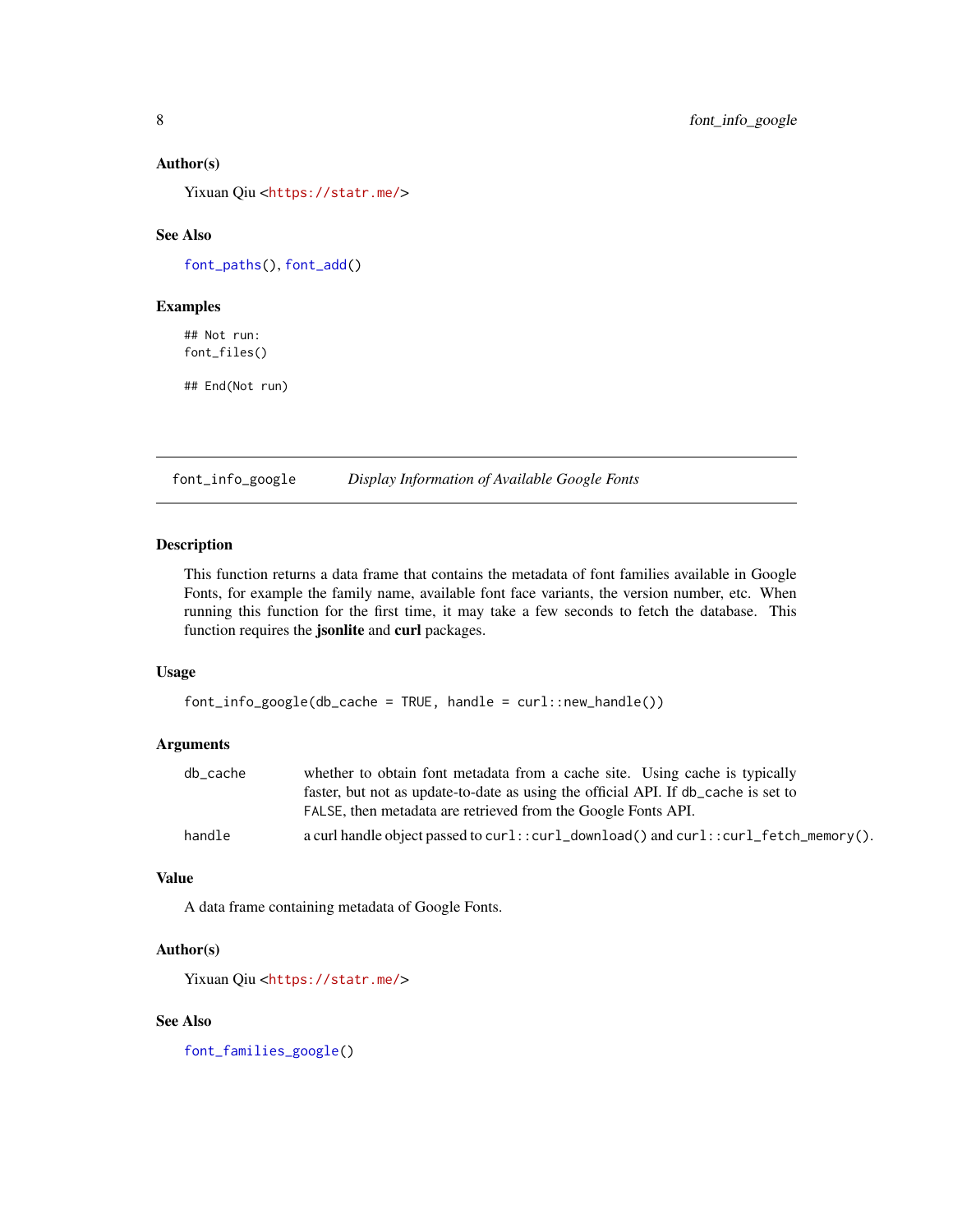#### <span id="page-8-0"></span>font\_paths 9

#### Examples

## Not run: font\_info\_google()

## End(Not run)

#### <span id="page-8-1"></span>font\_paths *Get/Set Font Search Paths*

#### Description

The two versions of this function are equivalent, but the "underscore" naming is preferred.

This function gets/sets the search paths for font files. See [font\\_add\(](#page-1-1)) for details about how sysfonts looks for font files. There is also a complete example showing the usage of these functions in the help page of [font\\_add\(](#page-1-1)).

#### Usage

font\_paths(new)

font.paths(new)

#### Arguments

new a character vector indicating the search paths to be prepended. If the argument is missing, the function will return the current search paths.

#### Details

Default search paths will be assigned when package is loaded:

- For Windows, it is %windir%\Fonts, usually expanded into C:\Windows\Fonts
- For Mac OS, default paths are /Library/Fonts and ~/Library/Fonts and their subdirectories
- For Linux and other Unix-like OS, /usr/share/fonts, /usr/local/share/fonts, ~/.fonts, ~/.local/share/fonts, and their subdirectories

#### Value

The updated search paths.

#### Author(s)

Yixuan Qiu <<https://statr.me/>>